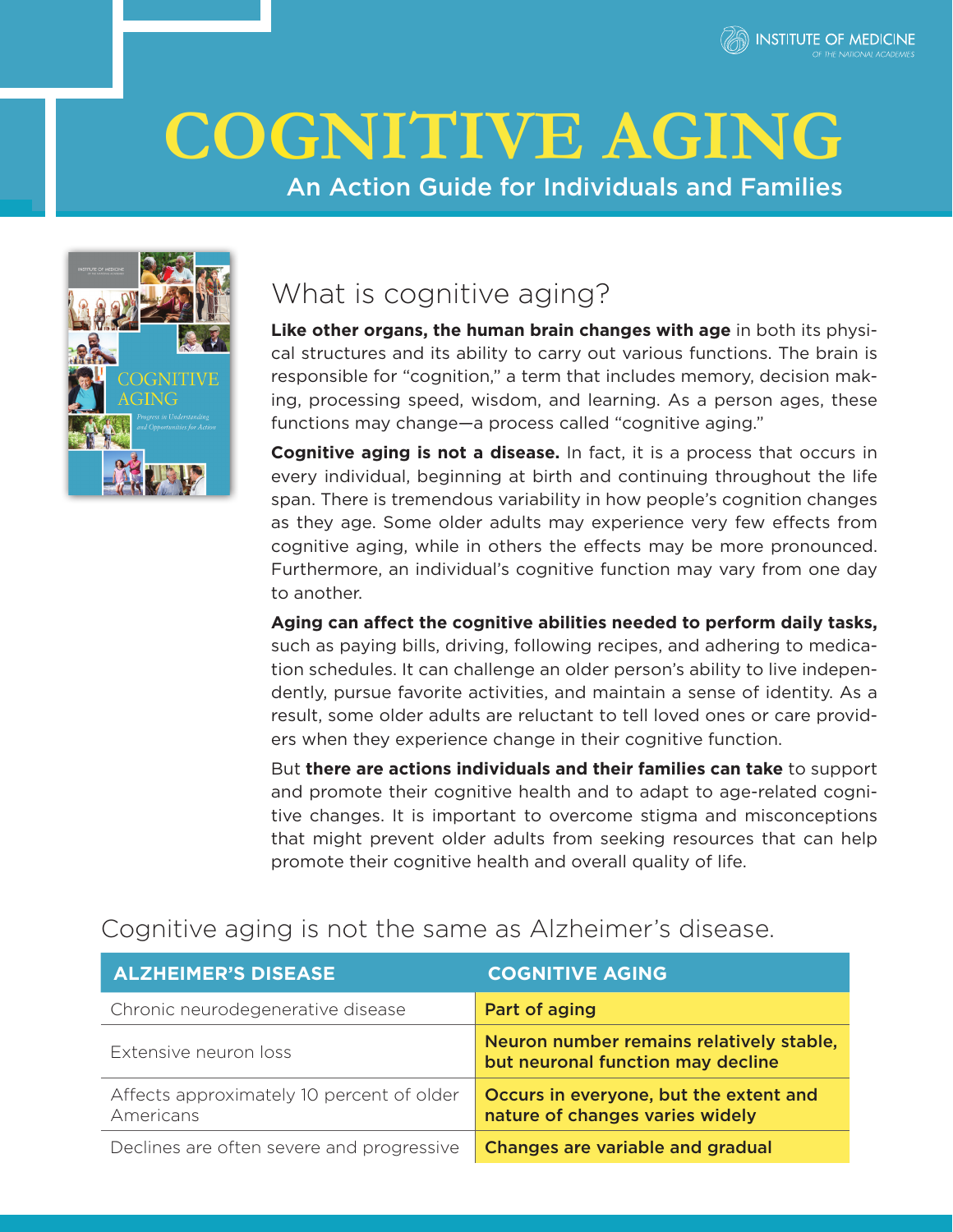# Know the facts about cognitive aging

| <b>MISCONCEPTION</b>                                                              | <b>FACT</b>                                                                                                                                                                                                                                                                                                                  |
|-----------------------------------------------------------------------------------|------------------------------------------------------------------------------------------------------------------------------------------------------------------------------------------------------------------------------------------------------------------------------------------------------------------------------|
| Maintaining cognitive health means<br>preserving your memory.                     | Cognitive health is far more than having<br>a good memory. It also involves decision<br>making, attention, and problem solving.                                                                                                                                                                                              |
| Cognitive function always declines<br>with age.                                   | Aging can have both positive and<br>negative effects on cognition. Wisdom<br>and expertise can increase with age.<br>Older adults experience fewer negative<br>emotions, such as anger and worry, than<br>people in young adulthood and middle<br>age, and they report feeling greater<br>satisfaction with life in general. |
| There's nothing you can do to improve<br>your cognitive health.                   | There are actions individuals and families<br>can take to help support their cognitive<br>health and adapt to age-related<br>cognitive changes. See the next page for<br>more information.                                                                                                                                   |
| Brain neurons die as you age, so there is<br>no way to prevent cognitive decline. | In the absence of disease, neuron death<br><b>is minimal.</b> There are a number of actions<br>you can take to support your cognitive<br>health.                                                                                                                                                                             |

## **RESOURCES RELATED TO OLDER ADULT DRIVING**

Safe driving relies on many elements of cognition, such as processing speed, decision making, multitasking, and memory. All of these functions can decline with age. Deciding whether to limit driving or stop altogether can be a difficult decision for older adults and their families because it can affect self-esteem and the ability to live independently.

However, there are many resources to help older adults drive safely or determine when it might be necessary to limit driving. For example, the American Automobile Association offers a defensive driving course called RoadWise Drive. The California Department of Motor Vehicles provides a 15-question online self-assessment to help older drivers and their families determine whether they are driving safely, and other states and organizations offer similar opportunities for assessment, as well as resources for decision making.

Visit [www.iom.edu/cognitiveaging](http://www.iom.edu/cognitiveaging) to access a list of online resources about older adult driving.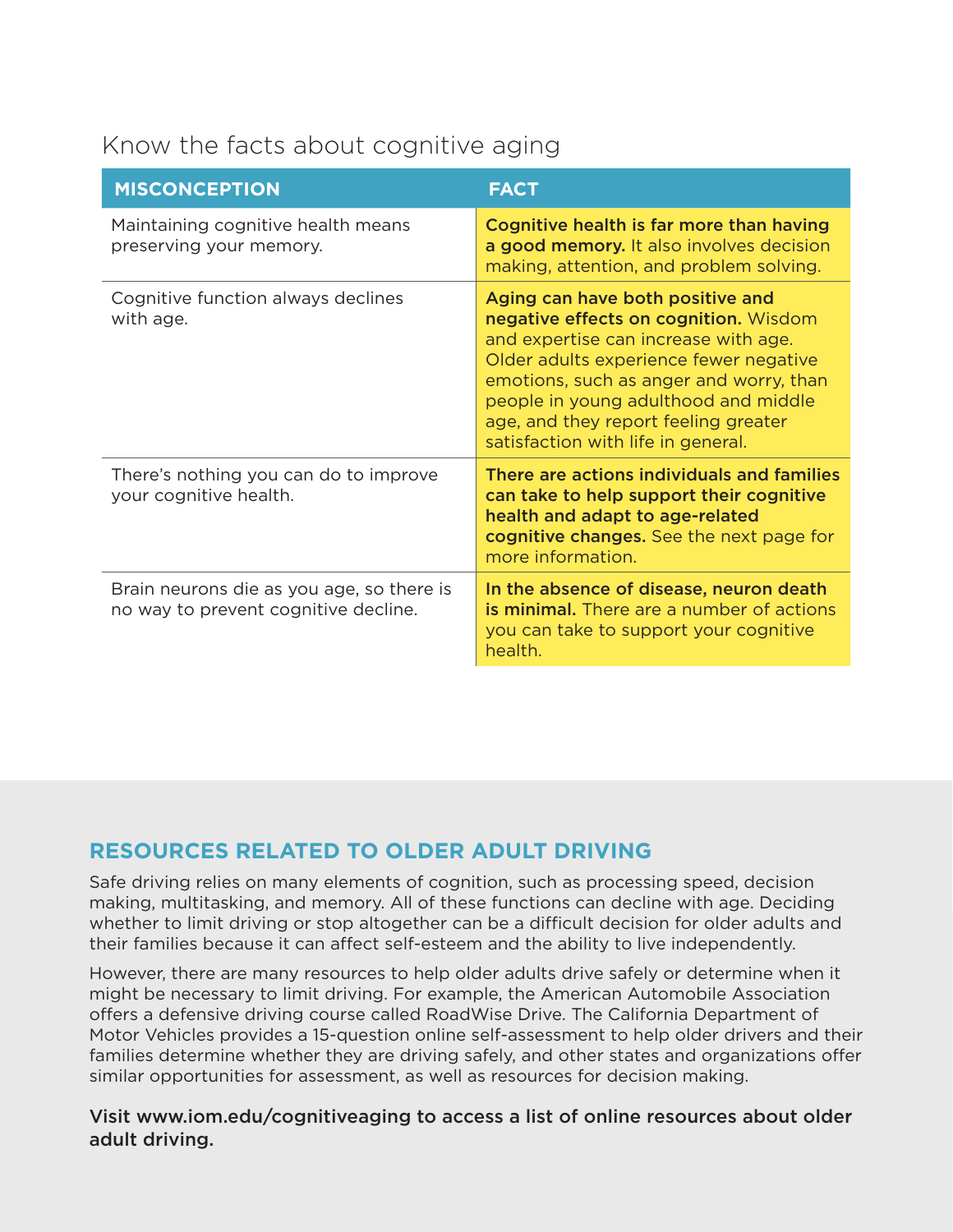# **The top 3 actions you can take to help protect your cognitive health as you age**

- **Be physically active.** Staying physically active can promote cognitive health in middle-aged and older adults.
- **2 Reduce your cardiovascular risk factors (including hypertension, diabetes, and smoking).** Maintaining cardiovascular health supports cognitive health.
- **3 Manage your medications.** A number of medications can have a negative effect on cognitive function when used alone or in combination with other medications. The effects can be temporary or long-term. It's important to review all of your medications with a health care professional and learn about their effects on cognitive health.

# **Other actions that may promote cognitive health**

- Be socially and intellectually active, and continually seek opportunities to learn.
- Get adequate sleep and seek professional treatment for sleep disorders, if needed.
- Talk to your health care provider to learn more about preventing delirium (a decline in cognitive function that can be associated with some medications and hospitalization).